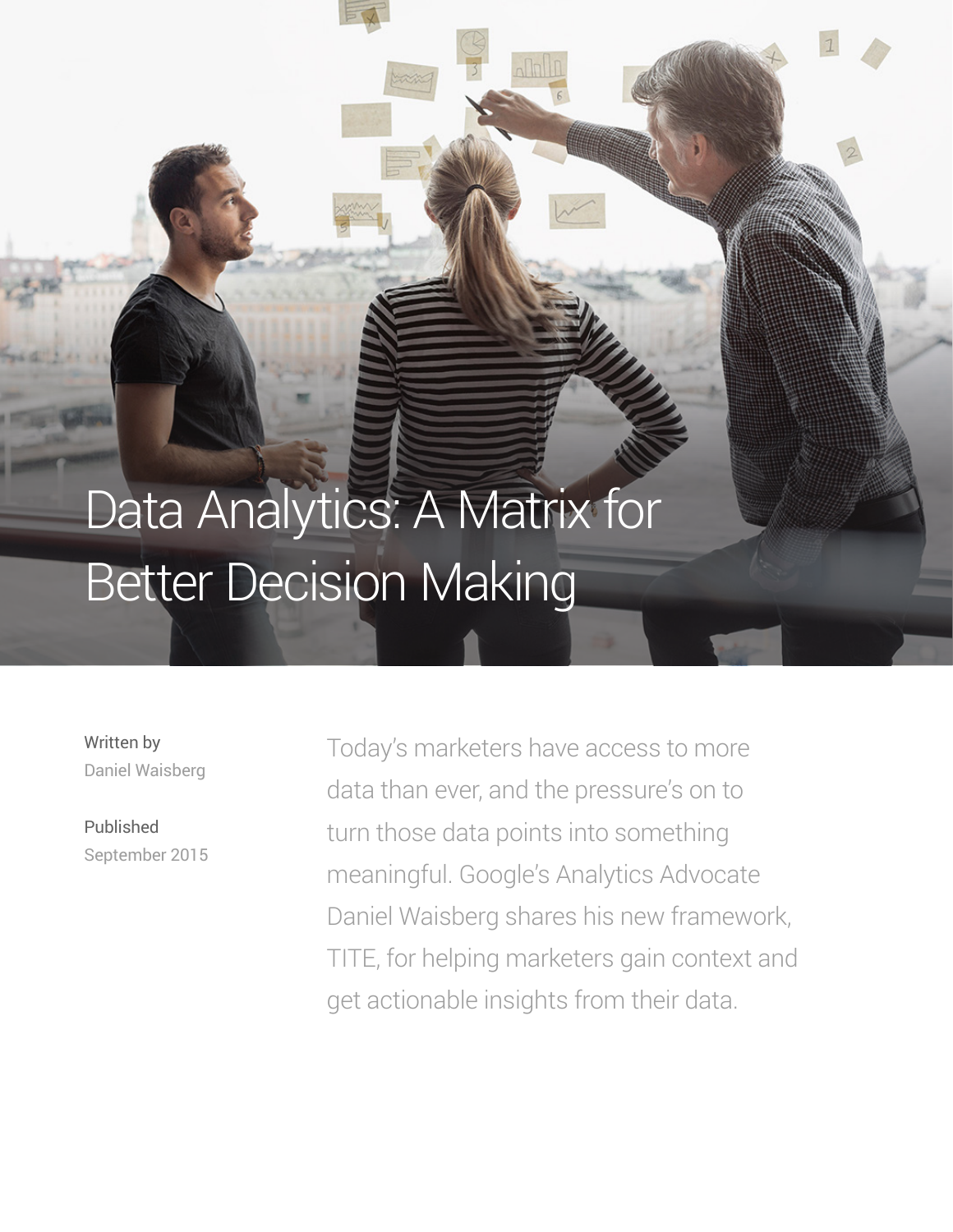single data point isn't all that useful for understanding how something works, but neither is a big pile of stats. Context is the key to making metrics actionable. But given all of the data and dashboards we're dealing with, that process can be daunting. So how can you turn those numbers into something more—in an organized and thoughtful way? A

I recently came up with a framework to help guide the process. The matrix, called TITE (time, interactions, trends, and events), takes both internal and external factors into consideration as well as influences and the need for comparison. I'll explain each of these elements and, using a hypothetical example throughout the article, share how they can be used to transform data into a meaningful story.

# Quantify and qualify your data

Before I get into the data matrix, let's briefly talk about accessibility. It's crucial that organizations not only know how to access data, but that they make it available and digestible to those who need it. DataShaka CTO Phil Harvey says the process of identifying and evaluating data sources, which he calls data landscaping, is an important step companies need to take before they can even begin analyzing data.

Once you've got your data in hand, it's time to think about extracting meaning. Most marketers have, at some point, heard about the SWOT matrix, a structure for evaluating the strengths, weaknesses, opportunities, and threats involved in a new project or enterprise. It helps you understand how ideas relate to the world around you. In other words, it provides context.

Here, I'll show how the TITE matrix (shown below) can be used to look at atomic data, or the lower level of data, such as the individual items sold on a daily sales report. The matrix is divided into two main categories: source (where the data can be found, either internally or externally) and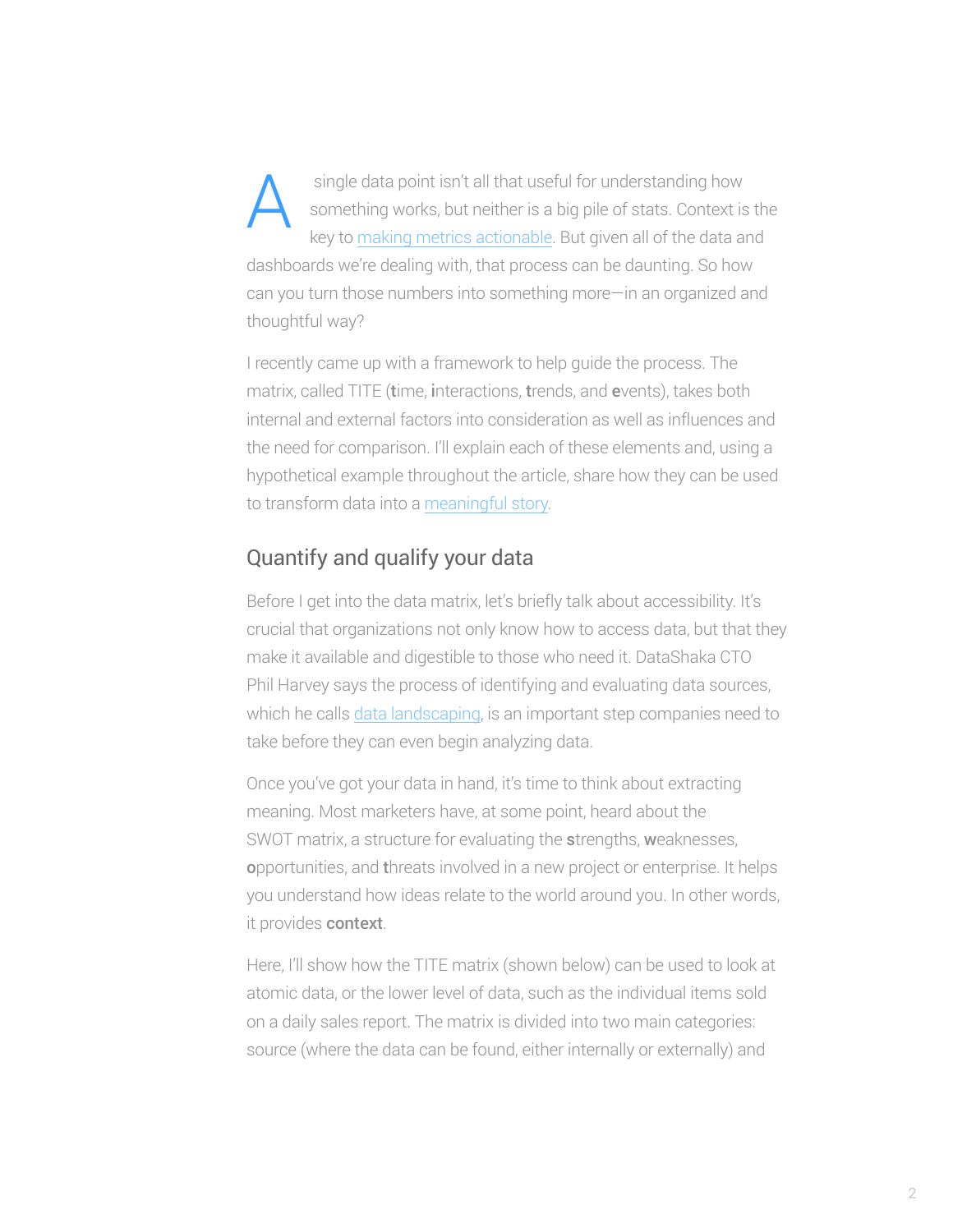technique (how the data is being compared or what's influencing it). These intersect to give us four key elements:

- Time: How is the data behaving week over week, month over month, or year over year (YoY)? Tracking the dips and spikes is an important first step in planning improvement.
- Interactions: How are potential customers interacting with your company's properties, both online and offline? This is composed mainly of first-party data collection through platforms such as Google Analytics.
- Trends: How does your company compare to competitors and industry trends in general? This comparison gives perspective to fluctuations in the data.
- Events: How are external events influencing your customers' perceptions of and attitudes toward the company? This is mostly third-party data from tools like Google Finance and Google Trends.



#### The TITE Matrix

A framework for assigning context to data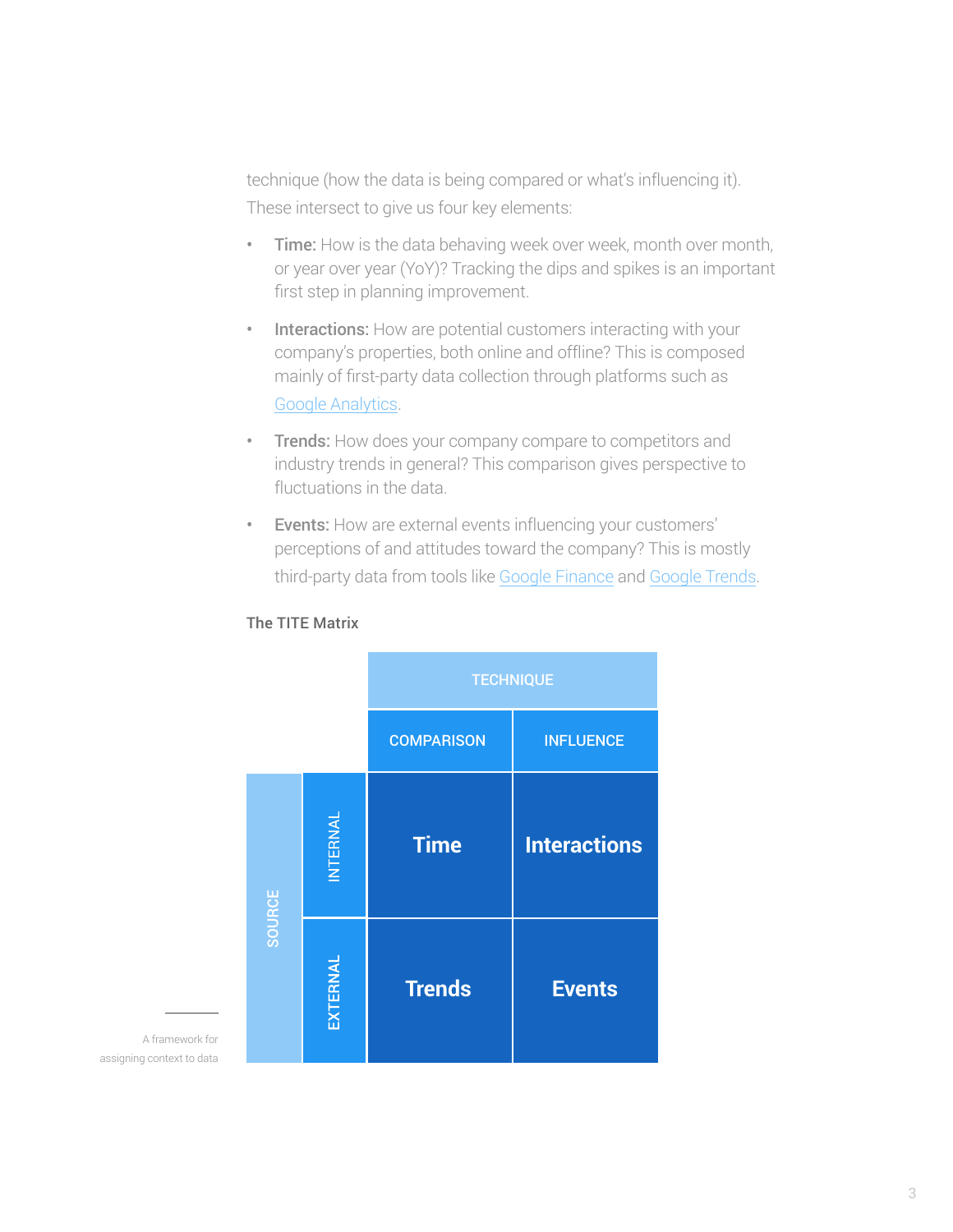## Breaking down the data matrix

To better understand how the TITE matrix works, I'll walk you through a hypothetical example to show how each of the elements can transform a data point into a more meaningful insight:

*Meet Mark, the marketing director at WTMD, a retail company that specializes in computing devices for all categories: desktops, laptops, tablets, and smartphones. At the start of the year, he was asked to present 2014's results to Anne, WTMD's vice president of marketing. Mark began his prep work by asking an analyst for the website's sales revenue for each device category. While the numbers looked good initially, he couldn't be sure without adding a frame of reference, or context. That's where the TITE matrix comes in.*

## Time

*Mark looked at WTMD's internal data over a period of 36 months. This allowed him to see if the company's performance was improving and if there were specific months that consistently decreased or increased YoY.*

As a general rule, a data point on its own is not a useful piece of information. It only shows a limited view of something that's happened. Comparing current data to data from previous time ranges is essential to understanding where a business stands and whether it's growing or not.

If Mark, for example, learned that last year's revenue was \$1,750,000, would that be good? Well, that depends on several factors. The first question he should be asking is: How much was the revenue for the past three years in a row? That would show if WTMD's revenue is rising or falling and if it's within the business average.

Also, keep in mind that when looking at comparisons over time, it's critical to account for seasonality, or patterns that repeat over time. For instance, January and February are slow months for consumer technology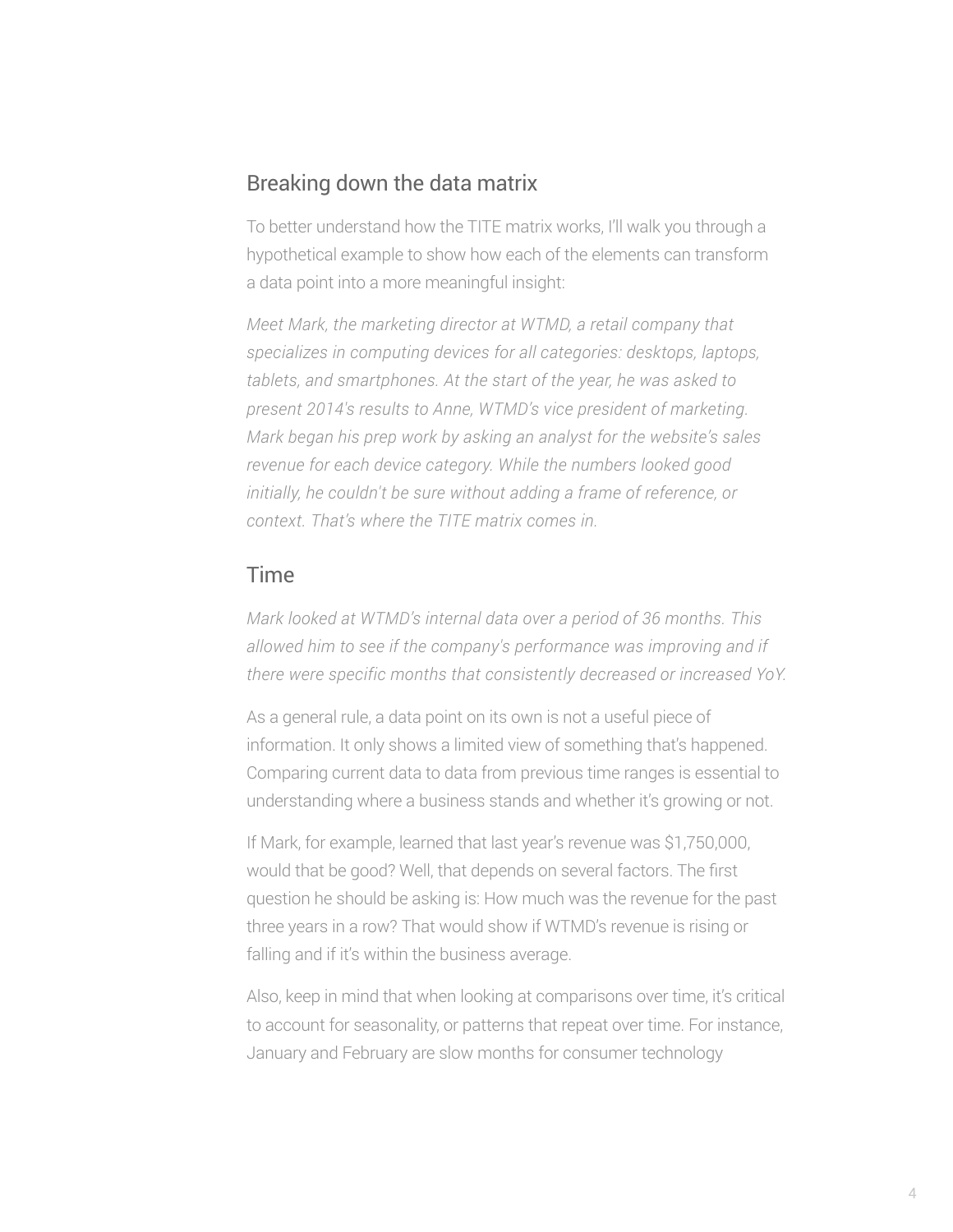purchases. If Mark is analyzing his sales data during those months by looking at the previous eight weeks, he might think the company's sales are in a sudden free fall. (November and December are big months for the company.) By comparing the same period YoY, he's able to identify repeated behavior, as shown below in the comparison between the first eight weeks of 2014 and the first eight weeks of 2013.

#### WTMD's Consumer Tech Sales



Chart showing seasonal sales data for the first eight weeks of 2013 and 2014.

#### Interactions

*When Mark began looking at WTMD's internal data, he also asked his team for all data related to interactions with the company's channels. He learned that while the website represented the majority of company sales, deals were also being closed via other channels.* 

Today, companies understand the power of connecting interactions on the customer journey regardless of where they happen. Some are doing so through loyalty cards. So, for example, when WTMD customers use their loyalty card to purchase a consumer tech product, their behavior is logged into a central database, no matter if the purchases were made online, via an app, or in-store.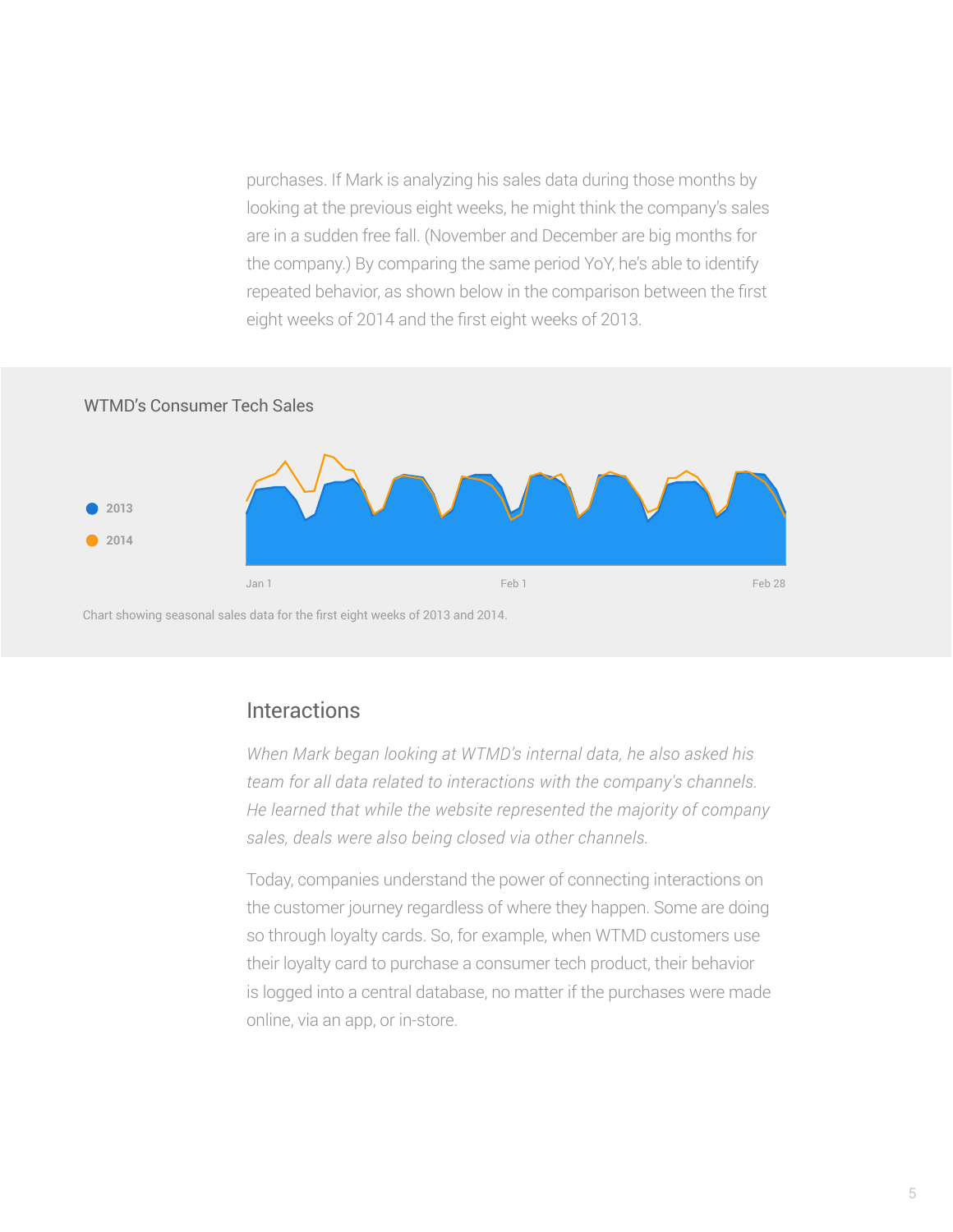This first-party data can be collected, analyzed, and optimized easily and accurately.

"Context is critical when analyzing data. It helps marketers make better decisions by drawing conclusions that are more meaningful and accurate."

## **Trends**

*Next, Mark used external data to learn how WTMD's results compared to his competitors and the industry in general. He determined that while WTMD's revenues were increasing an average of 9% YoY, the industry was growing at a slower rate of only 4% YoY.* 

When analyzing changes in metrics, put them into perspective. If Mark saw that sales grew by 25% month over month, he might initially think this was cause for celebration. Before he asks his boss for a raise, though, he'd want to look at the market to see what's going on in the industry. If his competitors saw an increase of 10%, his company is likely doing something right. But if the competition grew by 50%, he might not be so quick to crow about the results.

There are many approaches to analyzing trends data. We can use Google Analytics Benchmarking to see if increases (and decreases) are the result of our actions and how they align with larger trends in the industry.

Another great option for adding context to your business data is to compare your stock to that of your competitors and across indexes, as shown below, based on Google Finance.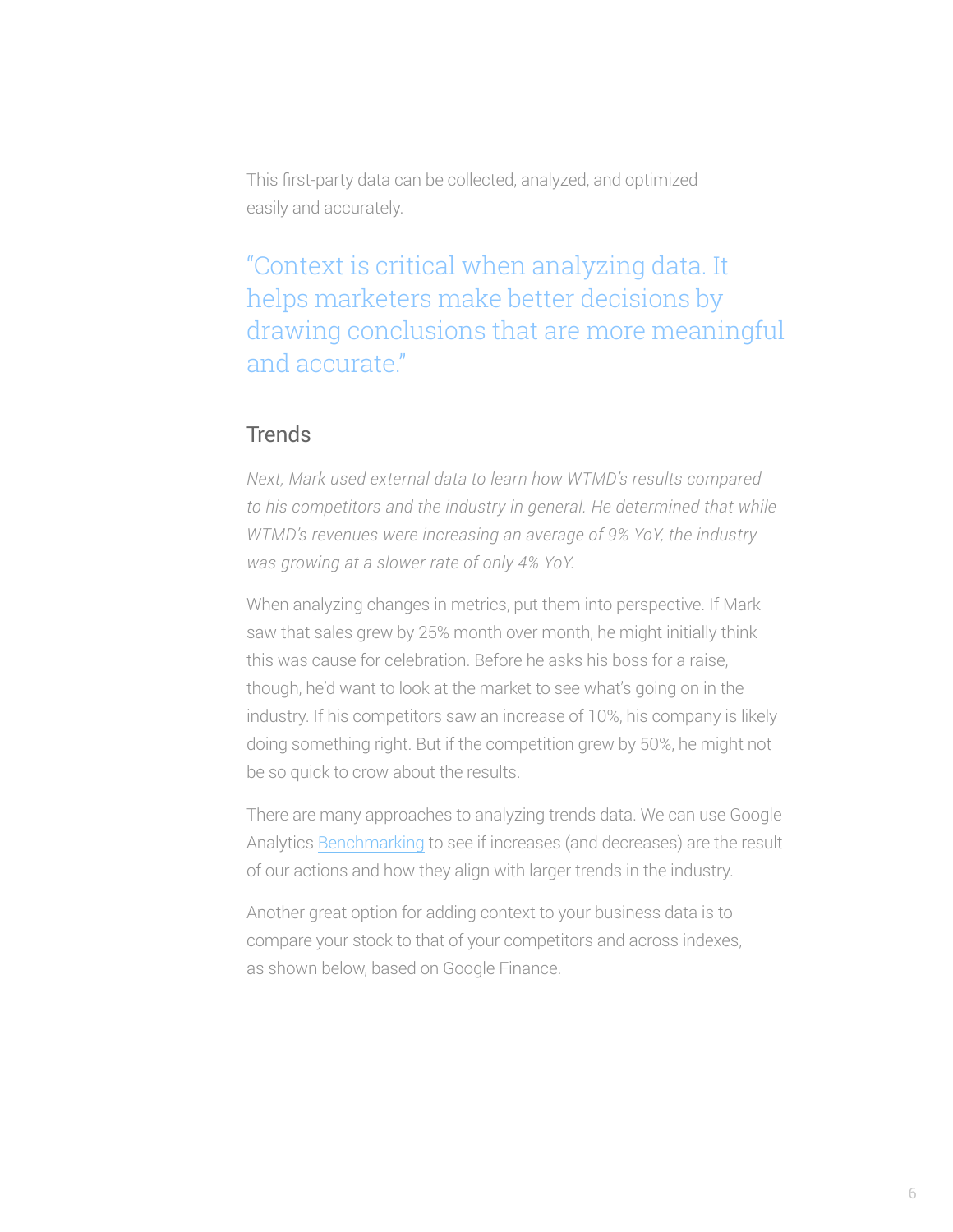#### Tracking Stock Trends for WTMD



Source: Based on Google Finance visualization

#### Events

*While conducting research for his presentation, Mark found that sales decreased during a particular month. Upon further investigation, he learned that a competitor's in-store event had offered special deals.*

Data is often influenced by external events—some of which can't be controlled. For example, Mark might see a sudden increase in sales for a specific laptop after a celebrity is photographed carrying one. This kind of influence is hard to track.

News alerts and social media monitoring can help you tune into world chatter. You can also compare news events to stock fluctuations. Another option is to analyze trends and events (as shown below) in search data on Google and YouTube. These things provide context for those consuming the data.

For example, Mark could check out industry trends and see how sales for each device type are performing. Then, he could compare that information to WTMD's own sales numbers.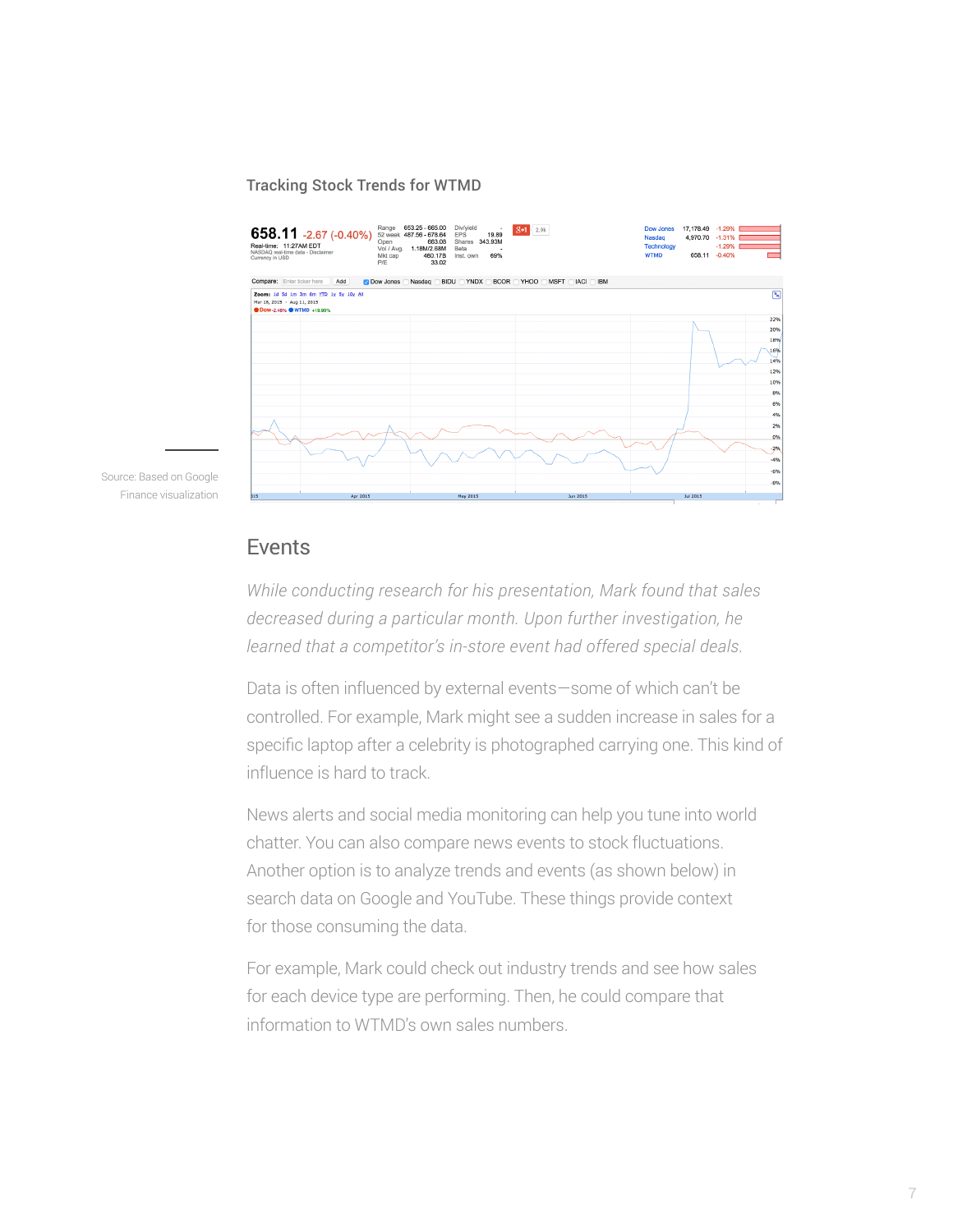

Source: Each of the circles on this chart (based on Google Trends data) corresponds to an event.

# Make your data actionable

*Using the TITE matrix, Mark was able to provide context for the 2014 numbers. He explained the oscillations in the data and provided Anne with real insight to guide the company's 2015 strategy.*

Context is critical when analyzing data. It helps marketers make better decisions by drawing conclusions that are more meaningful and accurate. And for data to be trustworthy, it must be comprehensive.

In his book Knowledge is Beautiful, British data journalist David McCandless says context plays a key role in how well we understand information: "When you understand something, you're able to perceive its structure: its connections, its relationships, its significance relative to everything else," he writes. "Context, I'm realising, is the field of these connections, the network we plug any new information into. That